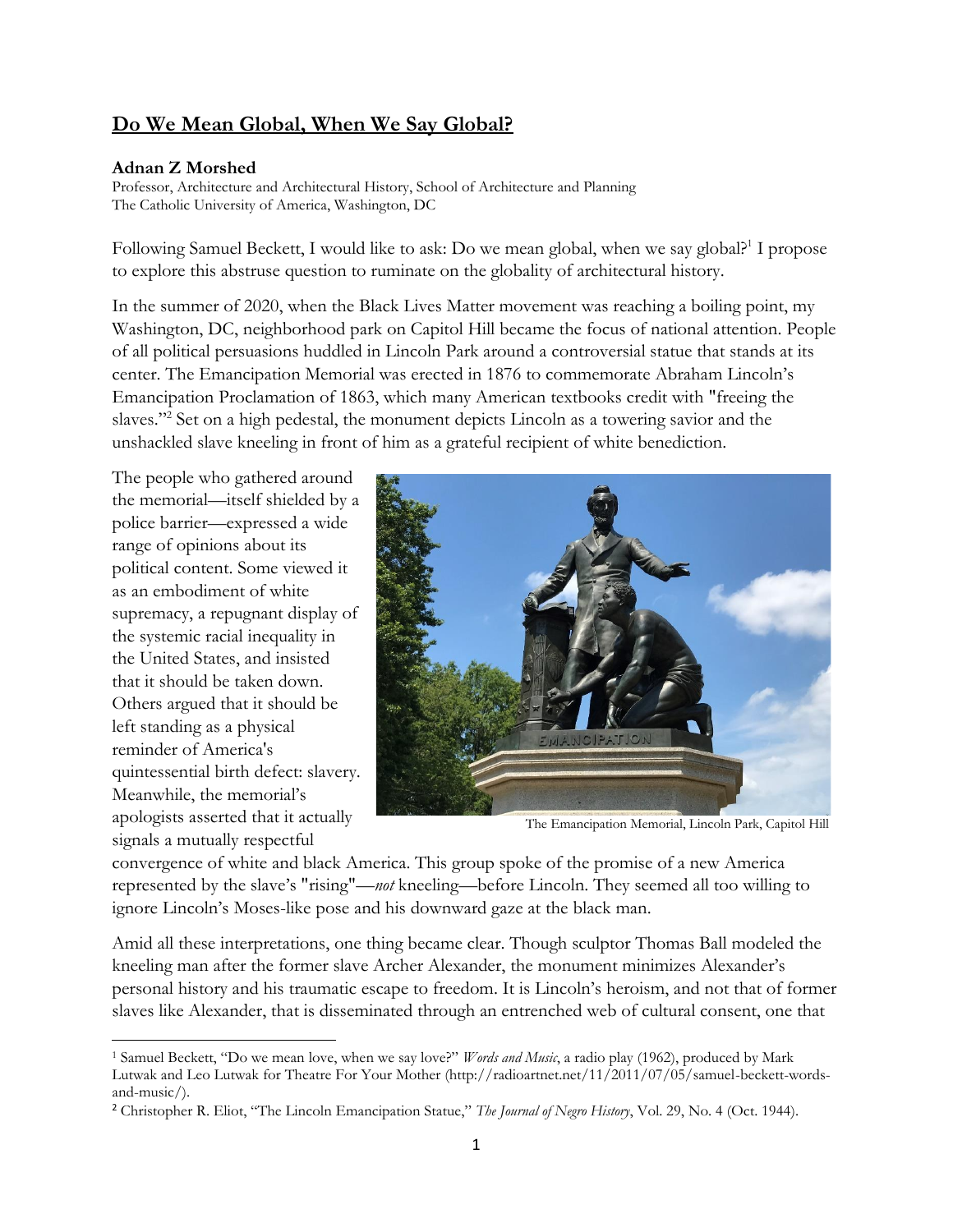both resists and renders insignificant counternarratives from below.<sup>3</sup> All kinds of historical contestations and subjective interpretations collided at the Emancipation Memorial that day. The political drama that unfolded there was a classic demonstration of the quirkiness of Americans' interpretations of history.

Around that same time, a debate of historic proportions was raging across the United States concerning Confederate monuments: Should they be removed from America's civic places? Architectural historian Dell Upton suggested that making moral arguments against individual historical figures (such as Robert E. Lee) is a "losing proposition," because good and bad coexist in individuals, and, in the end, it is impossible to make a reasoned case for any person's erasure from history.<sup>4</sup> He argued, "no final accounting convincing to everyone can be made." Some wondered why it would be important to convince everybody of the need to remove statues that symbolize a political ideology of racial domination.

Not everybody agreed with Upton. In Bristol, England, writing on the radical toppling of a statue of seventeenth-century slave trader and philanthropist Edward Colston, Oxford archaeologist Dan Hicks stated: "These statues were never 'just statues,' but part of an apparatus of racism. Statues were used to make racial violence persist. Today, their physical removal is part of dismantling systems of oppression."<sup>5</sup> The Society of Architectural Historians took an unprecedented policy position on Confederate monuments, publishing a statement that in many ways demonstrates a disciplinary shift, although by no means a uniform one, among the SAH community as part of the broader political exigencies of our time. The statement opens:

The Society of Architectural Historians supports and encourages the removal of Confederate monuments from public spaces. In its eighty-year history, SAH has never before advocated for the direct removal of any historical resource, let alone listed monuments. As architectural historians committed to preserving significant elements of the built environment and cultural landscape, we have vigorously championed the preservation of such elements, even those associated with difficult aspects of our nation's history, such as Wounded Knee, Manzanar, and the Stonewall Inn. From those painful examples we can gain perspective about ourselves as Americans and learn from our past mistakes. In contrast, Confederate monuments do not serve as catalysts for a cleansing public conversation; rather, they express white supremacy and dominance, causing discomfort and distress to African American citizens who utilize the public spaces occupied by these monuments. Our inaction gives these monuments power. By leaving them in place, we allow the dead hand of the past to direct some Americans away from that which belongs to all of us. History has proven that progress is possible, but also that the persistent racial schism in our society will not be conquered without radical,

<sup>3</sup> Public commemoration of the enslavement and emancipation of African Americans remains an unsettling challenge. See, for example, Renee Ater, "Slavery and Its Memory in Public Monuments," *American Art*, Vol. 24, No. 1 (Spring 2010).

<sup>4</sup> Dell Upton, "Monuments and Crimes," *Journal18* (June 2020), https://www.journal18.org/5022.

<sup>5</sup> Dan Hicks, "Why Colston Had to Fall," *ArtReview* (June 9, 2020), https://artreview.com/why-colston-had-to-fall/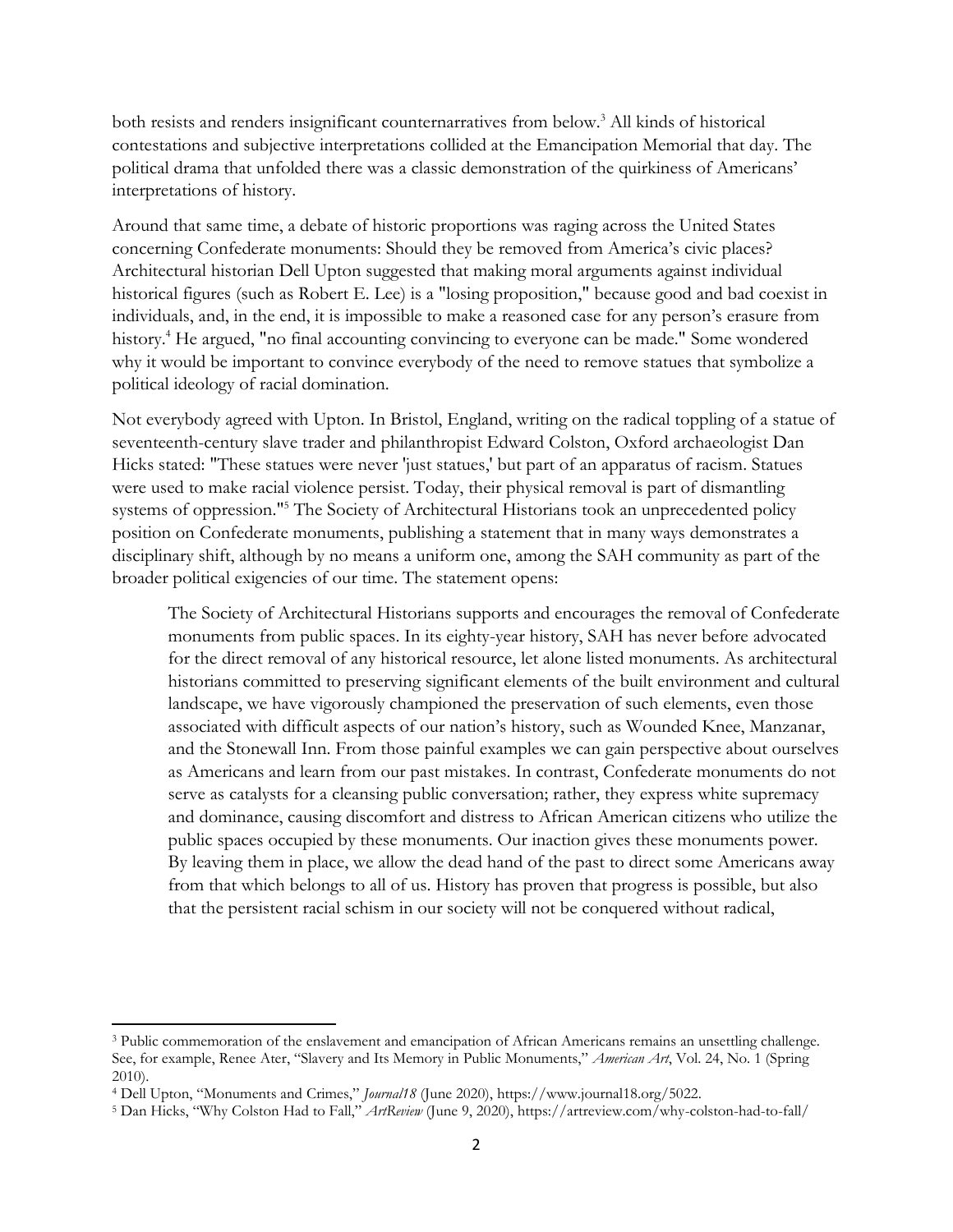sustained action. The removal of Confederate monuments is a necessary and important step in this process, and one that cannot wait any longer.<sup>6</sup>

What I found fascinating about this public debate on whether or not controversial statues should be removed from the American civic square was that history as a discipline—despite its commitment to, and to some degree fetishization of, evidence-based epistemological practices—is a great deal about taking a political position and attempting to solve a puzzle that eventually remains unsolvable. History is irredeemably corrupted by the chemical reaction of personal choices and the historian's covert desire to be an activist with myriad goals. Maya Angelou once stated: "History, despite its wrenching pain, cannot be unlived, but if faced with courage, need not be lived again."<sup>7</sup> I have long wondered how a historian would internalize Angelou's notion of "courage." Is this courage about confronting the "wound" of history as it is and making its violence visible through the lens of an honest historical account? Or does this courage rest in the very nature of knowledge that is produced, assuaging the pain inflicted on a people and eventually lighting the way forward with the ethos of redemption and forgiveness?

Every time I visit Lincoln Park, I cannot help but feel that in the Emancipation Memorial's visual politics, Alexander is dehumanized through anonymity. He is reduced to a generic slave, without a name, without a past, without anything. Lincoln's presence is magnified through the slave's nonexistence. This is what African American novelist Ralph Ellison called "invisibility"—a paradoxical condition that can imply both a fantasy of empowerment and a tragedy of powerlessness.<sup>8</sup> The notion of invisibility has a long and complex history in science, philosophy, literature, and visual culture.<sup>9</sup> Choosing to be invisible is an exercise of power, but imposing invisibility causes powerlessness. The practice of invisibility is intimately tied to how hegemony works in society. Raymond Williams explains hegemony as a process that relies on the stratagems of traditions, norms, societal patterns, and canons that weaken the power of counternarratives embedded in radical cultural productions.<sup>10</sup> The place from which hegemonic power is exercised often remains invisible. The clout of the ubiquitous center rests on the absence of locational specificity and allencompassing diffusion through osmosis.

How we come to terms with invisibility—as a conflicted human condition, a trope, a desire, a fantasy, or a technology—can reveal both how we interpret and how we reinforce the world around us, the structures of society, and our moral ontology. From Plato's tale of the Ring of Gyges, which analogizes invisibility as a prism through which to view the moral contradictions of the human mind,

<sup>6</sup> Society of Architectural Historians, "Statement on the Removal of Monuments to the Confederacy from Public Spaces," SAH website June 19, 2020, https://www.sah.org/docs/default-source/preservationadvocacy/sah\_statement\_monuments-to-the-confederacy\_19-june-

<sup>2020.</sup>pdf?sfvrsn=39f3249b\_10.

<sup>7</sup> Maya Angelou, "On the Pulse of Morning," poem recited at Bill Clinton's Presidential Inauguration, 1993.

<sup>8</sup> Ralph Ellison, *Invisible Man* (New York: Random House, 1952). Also see, Michele Wallace, "Modernism,

Postmodernism and the Problem of the Visual in Afro-American Culture," in Russell Ferguson et al, ed., *Out There: Marginalization and Contemporary Cultures* (Cambridge, MA: The MIT Press, 1990), 43-44.

<sup>9</sup> See, for instance, Philip Ball, *Invisible: The Dangerous Allure of the Unseen* (Chicago: University of Chicago Press, 2015).

<sup>10</sup> Raymond Williams, *Marxism and Literature* (Oxford: Oxford University Press, 1977), 115-117.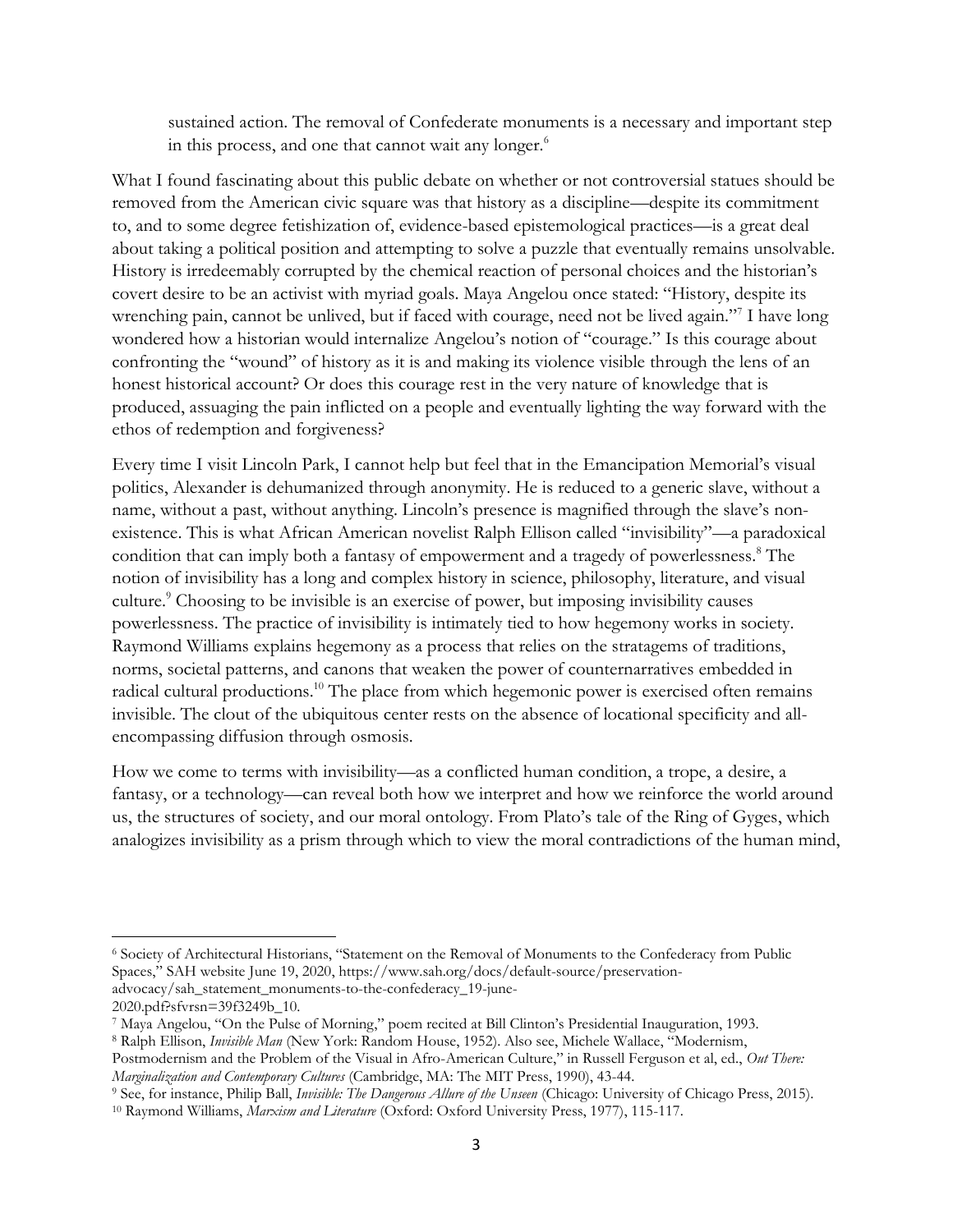to postcolonial inquiries into the Other—simultaneously invisible and hyper-visible to the colonial gaze—invisibility has always posed a peculiar problem for historiography.<sup>11</sup>

## **"Globaling" Historiography and the GAHTC's Challenge**

I would now like to turn to how the Global Architectural History Teaching Collaborative promised a pedagogical innovation in teaching architectural history surveys across professional architectural schools and departments of art history and the humanities. As a member of the GAHTC board during its first two cycles, I endeavored to understand both the urgency of the GAHTC "global" project's epistemological mission and the disciplinary challenges it faced. In many ways, the global was a critical historiographic exercise in revealing the networks of continuities and discontinuities among peoples, regions, ideas, cultures, economies, and interests, as well as the power dynamics that shape the nature of those relationships. To me personally, the global was a way of looking at the world without a center, a world that is crisscrossed by a complex network of mobilities, transactions, temporalities, and spatialities. The historian of globality must navigate the epistemological web of visibility and invisibility that complicates the relationships among human societies.

While the global as a pedagogical framework enjoys a higher rate of acceptability among historians today than it did two decades ago, teaching the history of architecture from a global perspective remains controversial. First, there is no consensus on what global history is or should be, partly because the perceptions of "global" ranges vary widely, with some seeing a global perspective as a necessary antidote to West-centrism and a euphemism for "non-Western" and others viewing it as part of a "liberal agenda" and a "neo-American hegemony." Second, global history warrants a structural transformation in the ways knowledge of the world is produced, revealing in new ways the interdependencies among regions, cultures, and human societies, and this transformation itself is an accusation against the canon's centralized authority; thus, it cannot be without political backlash. For example, in a study of colonial urbanism in British India, how does the historian balance the "wound" resulting from the colonial power's racialized "civilizing mission" in the colonized territory with the "wonder" aspect of cultural mediation between colonizer and colonized? Third, global historians often find themselves intellectually and morally challenged as they attempt to deal with the invisibility of certain subject matters, peoples, regions, and cultures without the condescension of a savior or the apologia of a well-meaning scholar. The global ambition of architectural history is complicated by the schism between institutional demands for including "marginal" peoples and their cultural productions in the syllabus and the development of enlightened research methodologies that acknowledge the agency of people.

Since the end of the Cold War and the attendant shifts in geopolitics, historians, and other professionals have struggled to reimagine the world's spatial patterning of human societies. As Martin Lewis and Karen E. Wigen explain in *The Myth of Continents*: *A Critique of Metageography*, the different building blocks that people use to order their knowledge of the world—such as East and West or First and Third Worlds—both constitute and perpetuate ideological structures.<sup>12</sup> The need

<sup>11</sup> Plato, *Republic*, trans. Robin Waterfield (Oxford: Oxford University Press, 1993), 47.

<sup>12</sup> Martin Lewis and Karen E. Wigen, *The Myth of Continents: A Critique of Metageography* (Berkeley: University of California Press, 1997), xi.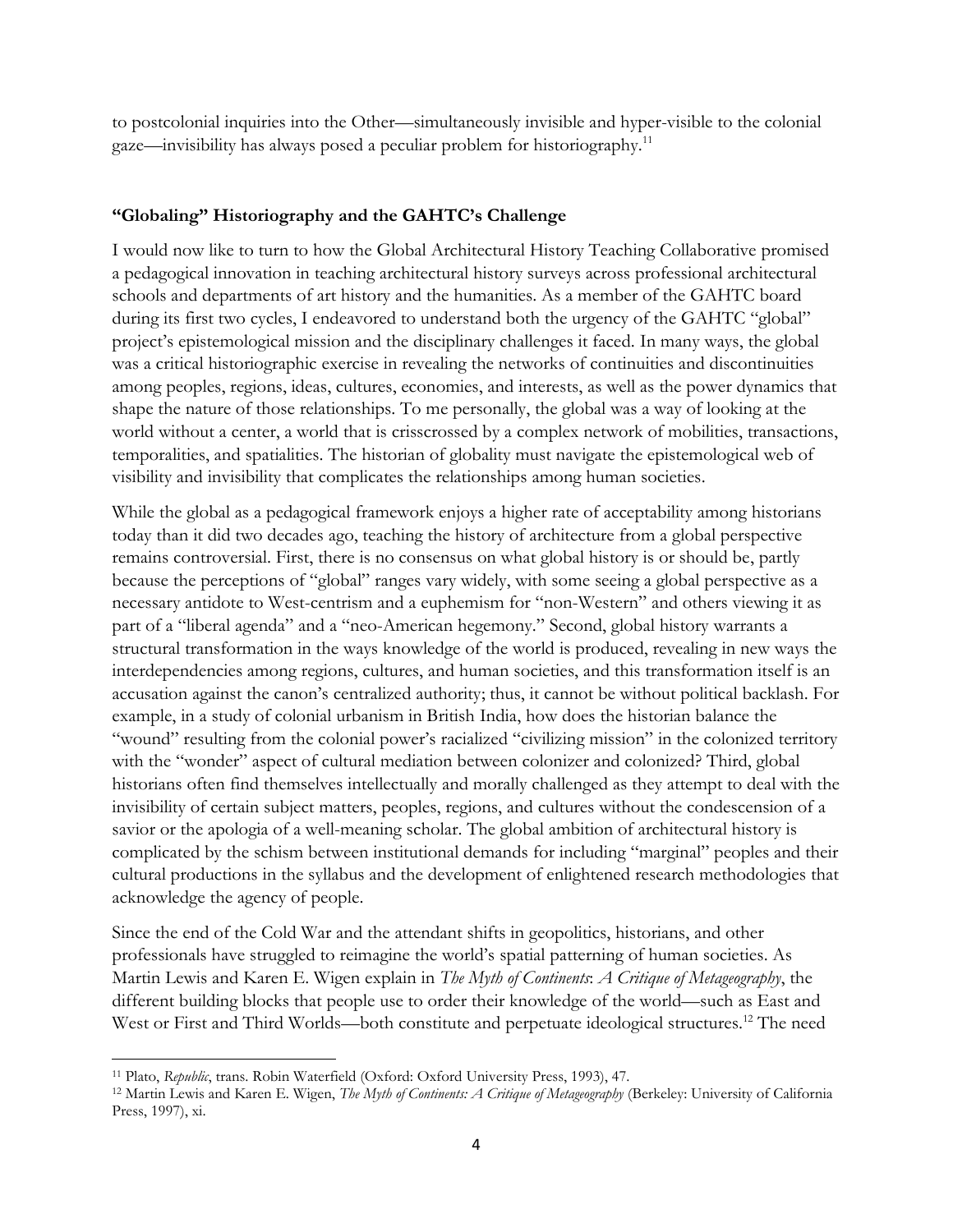for new kinds of cartographic imaginings of the world—prompted by the rapid pace of globalization and the "disruptive" knowledge of postmodernism and postcolonialism—became a rallying cry across academic disciplines during the waning decades of the  $20<sup>th</sup>$  century.

Global perspectives on architectural histories have been debated since the 1990s, although sporadically at best. In his editorial for the March 1990 issue of the *Journal of the Society of Architectural historians* (JSAH), then editor Tod Marder breathed a sigh of relief that "global awareness" had opened new opportunities for historians to overcome the false feud resulting from the competing ascendancy of Western European and American topics.<sup>13</sup> This was an ironic use of the term "global," deployed as a subterfuge to neutralize the competition between two Western camps for academic leadership. When a 1999/2000 special issue of *JSAH* sought to examine the status of architectural history in western academia, the result was curious. Among the twenty-five articles that made up the issue, titled "Architectural History 1999/2000," the near invisibility of such terms as "global," "globalization," and "non-Western" was a wake-up call.<sup>14</sup>

The past two decades have witnessed a variety of scholarly attempts and experiments aimed at increasing the inclusiveness of architectural history surveys. This intellectual urgency has derived from a complex mix of catalysts, including revisionist critiques of West-centrism and canondebunking tendencies resulting from the theoretical trinity of postmodernism, postcolonialism, and poststructuralism; globalization and the new curiosities it has engendered; new technologies able to map remote corners of the world; and an activist-scholar mind-set of being more inclusive and fairminded in the selection of content for architectural history surveys. Academic bureaucracies have needed to catch up. The National Architectural Accrediting Board, the oldest accreditation agency for architectural education, established in the United States in 1940, now demands that global awareness be part of an architecture student's critical thinking. The ambivalence toward nationcentric historiographies has caught on even in popular culture. Microsoft billionaire Bill Gates promoted the Big History Project—a macrohistorical narrative beginning with the Big Bang and ranging from Botticelli to artificial intelligence and beyond.<sup>15</sup> Facebook CEO Mark Zuckerberg has recommended reading Islamic historian Ibn Khaldun's *The Muqaddimah*, written in 1377, as it presents "an early attempt to strip away biases of historical records and find universal elements in the progression of humanity."<sup>16</sup>

It was in this disciplinary context that the GAHTC began its journey in 2013 with a modest but effective mission to create a flexible template for an inclusive and discursive global architectural history survey. It is worth noting how the collaborative framed its pedagogical aspiration: "The ambition of the GAHTC is to address the needs of educators in diverse disciplinary contexts by providing practical lecture materials for teaching global architectural history at the survey and introductory level. This effort does not preclude more advanced level education, but the main

<sup>13</sup> Tod A. Marder, "Note from the Editor*," Journal of the Society of Architectural Historians* 49, no. 1 (Mar. 1990): 5-6. See also Swati Chattopadhyay, "The Globality of Architectural History," *Journal of the Society of Architectural Historians*, 74, no. 4 (Dec. 2015): 411-15.

<sup>14</sup> "Architectural History 1999/2000," special issue, *Journal of the Society of Architectural Historians*, Vol. 58, No. 3 (Sept. 1999).

<sup>15</sup> Tess Thackara, "We are Living in the Era of Big Art History," *Artsy* (February 26, 2016).

<sup>&</sup>lt;sup>16</sup> Richard Feloni, "Why Mark Zuckerberg Wants Everyone to Read the 14<sup>th</sup>-Century Islamic Book The Muqaddimah?" *Business Insider* (June 2, 2015).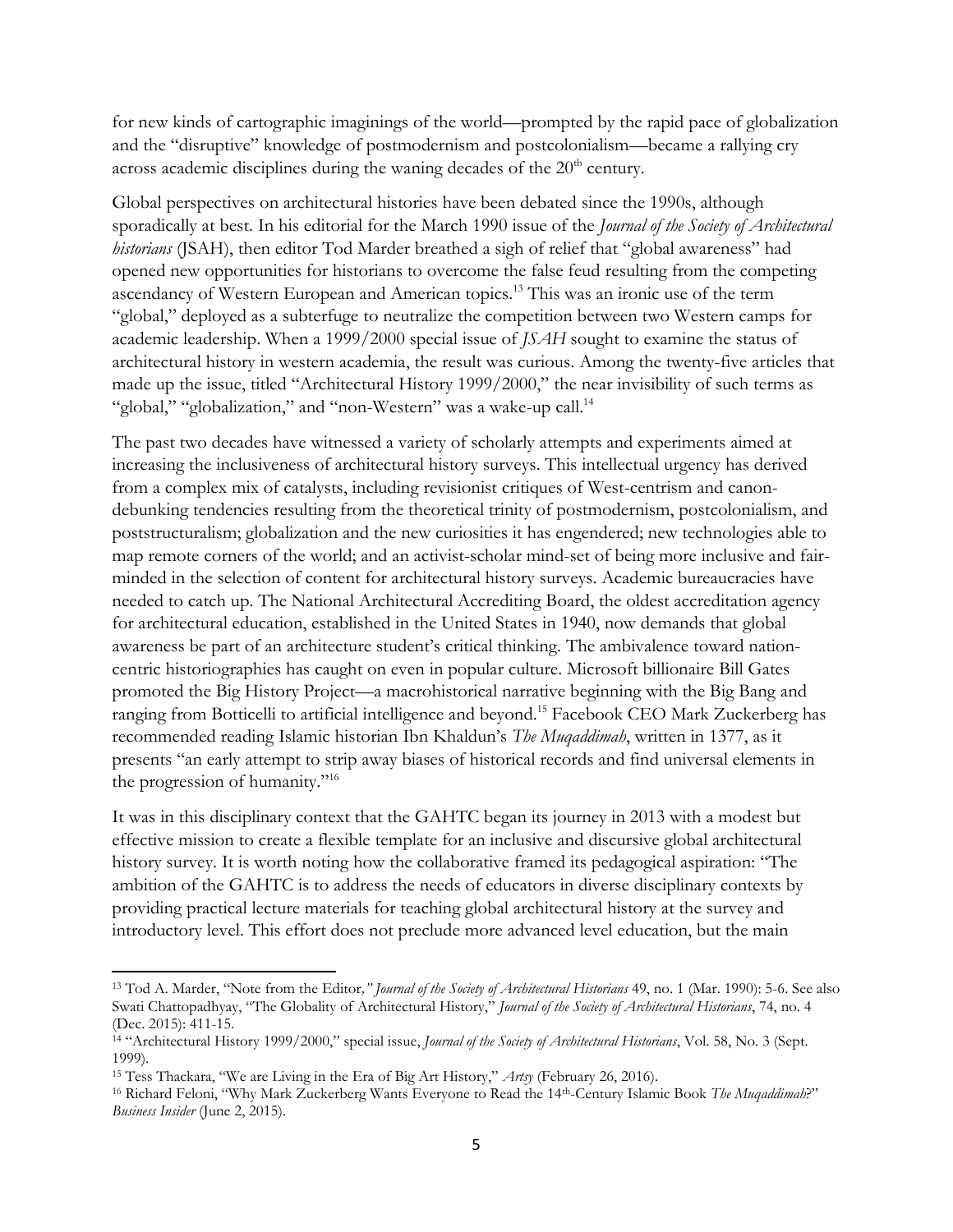purpose of the GAHTC is to transform the discipline 'from below'—to help guide the discourse of architectural history by reshaping its teaching at the survey level."<sup>17</sup> In all this, the question of how to frame the global theoretically offered a broad opportunity for recalibrating the scope of the architectural history survey, particularly how it was taught at the undergraduate level.

At the GAHTC's annual meetings, we indulged in animated debates about how to articulate a flexible, "spongy" theoretical position for the global, yet we deliberately did not pursue another Sisyphean search to nail it down. This was in keeping with the humble aims of the collaborative's global project, which set out not to revolutionize historiography but instead to fight epistemological invisibility by expanding the geographical and spatial remit of the history survey. In doing so, we hoped to empower the GAHTC to produce a pedagogical globality that entangled human experiences deserved.

The notion of content expansion of course entailed more than merely adding volume to current syllabi or applying Band-Aids over gaps in the canon; we sought to creatively disrupt and reimagine the very methodologies of knowledge production. GAHTC members collaborated on creating course modules on a variety of topics—ranging from "Earth and the Environment in African Architecture" to "The Skyscraper, a Global History"—theoretically framed within a matrix of ideational mobilities across geographic and cultural boundaries. From this work emerged, slowly but steadily, a new generation of critical pedagogies of revealing and analyzing civilizational overlaps, infrastructures of exclusion, and serendipitous cross-pollination of ideas. It appeared that we were on the verge of a paradigm shift.

Teaching architectural history surveys ceased to be another obligatory ritual. Rather, it became a fun and stimulating challenge, propelled by a genuine interest in questioning the boundaries of disciplinary specialties. The GAHTC's global project became a critical forum for explaining and fighting epistemological "invisibility." Both the power and the promise of that project rested on the humility of its mission—to empower history survey teachers with an expanded vision of shared histories of humanity. A new intellectual commitment to complicate history teaching brought a large group of teachers together under the banner of the GAHTC. At a time when STEM's overtaking of the humanities seemed like a forgone conclusion, and many architectural/art history programs had begun to return to a nostalgic nation-centric model as a basic unit of historiography, the GAHTC's global emphasis seemed like a necessary intellectual call-to-arms. But exactly how the collaborative waged this campaign warrants reflection.

The commitment to transform pedagogy—not by over-theorizing what "global" is or could be but by repositioning it as a perpetually open-ended process—became a catalyzing force. I was convinced that global history could only ever be a mind-set, an attitude, or an "accusation" against all kinds of nation-centrism, atavistic insularity, and reactionary nativism.<sup>18</sup> Global history is a reminder, not a theory. Its intellectual strength lies in its ability to resist closure. Theorizing the global and giving it a label would be *un-global*, strengthening, paradoxically, the very foes global history seeks to resist, such as Eurocentrism, universalism, totalitarianism, invisibility, exclusion, and self-righteous canonist loyalty. For this reason, the global project, as originally envisioned by the GAHTC, needed to avoid

<sup>17</sup> https://gahtc.org/pages/about-gahtc

<sup>18</sup> Mark Jarzombek, "Architecture: The Global Imaginary in an Antiglobal World," *Grey Room*, No. 61 (Fall 2015).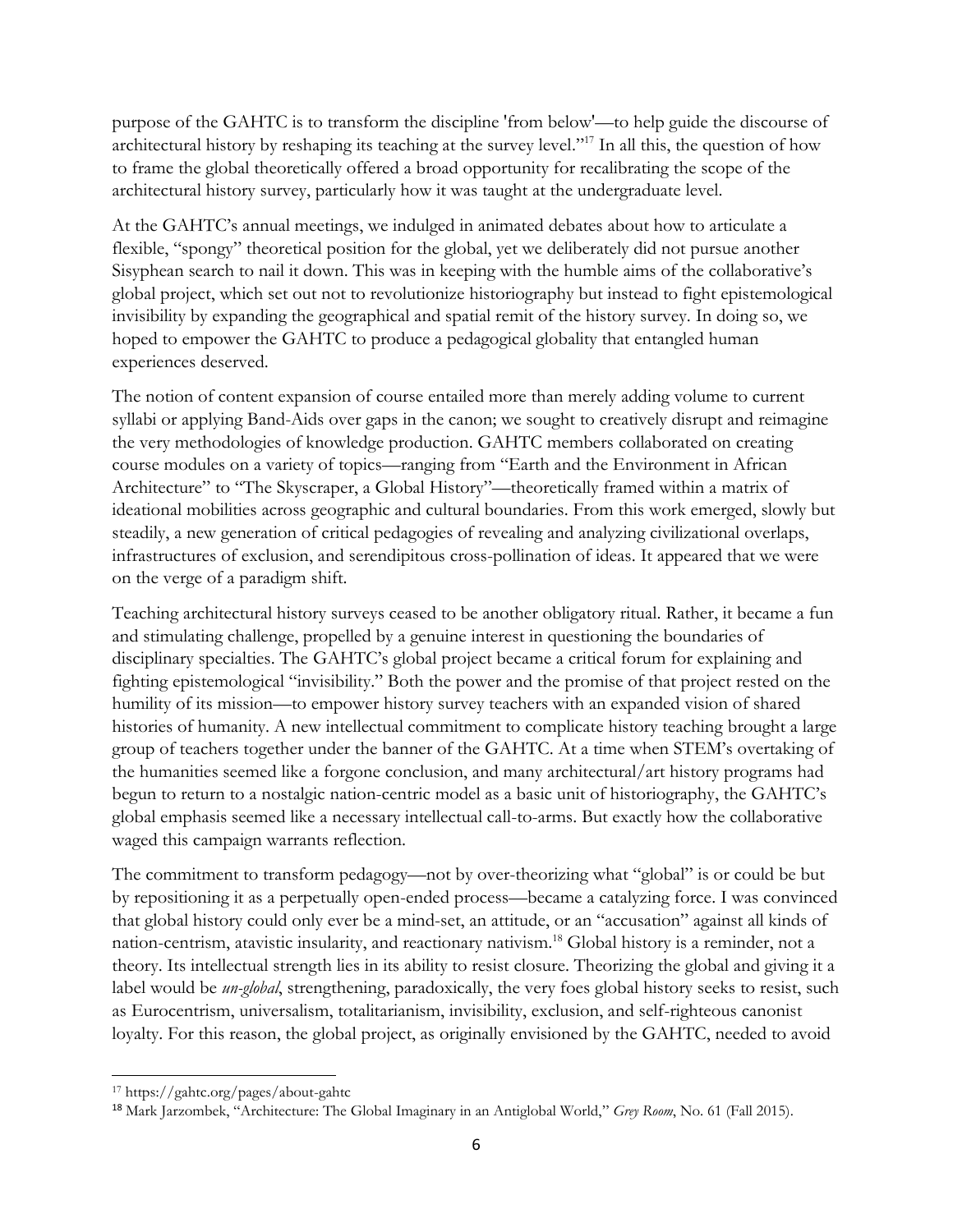falling into the trap of neo-panopticism, another Foucauldian vortex from which there would be no escape.

Instead, global history should embrace, say, a Gramscian position from which seeing the deferred light at the end of the tunnel, or, at least, enlightening a new generation of global-history-conscious students, would not seem like theoretical heresy. Manfredo Tafuri's condemnation of "operative criticism—which Kenneth Frampton later unapologetically developed in the opposite direction was cleansed in the hot springs of the GAHTC's grassroots strategic mission. <sup>19</sup> In many ways, the GAHTC sought to use criticism to articulate a flexible language for new pedagogical narratives. Can the global project resist and liberate at the same time? Can global history both disrupt and construct? The liberating promise of the global project emerges from a post-instrumental language to be relevant in the public space. Poststructuralism's welcome critique of the disciplines in the humanities, sciences, and social sciences in the first wave of its reception in the 1980s and 1990s needed recalibration for a new era plagued by post-truth conspiracies, militant nativism, and the neo-Other. Thus, if the global project persisted in subscribing to a now-trite poststructuralist oppositional position—one buttressed only by an incestuous circulation within the fortified citadel of "critical theory"—then the global would reproduce itself only as a decorated corpse for fashionable academic display.

The promise of the GAHTC's global project lies in a new generation of tactical epistemic practices that empower history teachers to disseminate shared historiographies of a decentered world. "Global" can only be a verb, never a noun. "Globaling" historiography is the global project's mandate, one in which not even accusation is sufficient. The project must aspire to create a flexible web of knowledge communities without sacrificing the necessary power of criticism.

## **Wound, Wonder, and Wisdom**:

Teaching architectural history surveys to both undergraduates and graduates for nearly two decades has offered me ample opportunities to speculate on what motivates students in a survey class. Of course, students' interests in a subject are not monolithic. Yet one can trace some consistencies through student evaluations at the end of a semester. For the past decade or so, I have been teaching architectural history survey part one, covering the period from the agricultural revolution to the Byzantine era and the advent of Islam. In addition to architecture students, for whom the survey is mandatory, my course attracts students from other disciplines. With a class size of 90-100, typically 60 percent of the students are architecture majors and 40 percent are from other disciplines. A large survey course, I reckon, must acknowledge its central challenge: the professor must teach a global range of material in the fifteen weeks of a semester to a multidisciplinary body of students of varying capabilities and attention spans. My experience tells me that students find a survey most stimulating when it includes the following three facets, although by no means exclusive: (a) the course comprises contents representative of both familiar and unfamiliar territories, all discussed as part of an entangled and contextual *human story*; (b) the course material is presented in an open-minded knowledge dissemination style—a freedom-to-think approach—that empowers the students to

<sup>19</sup> Mary McLeod, "Frampton in Frame," in Karla Cavarra Britton and Robert McCarter, *Architecture and the Life World: Essays in Honor of Kenneth Frampton* (Farnborough: Thames and Hudson, 2020).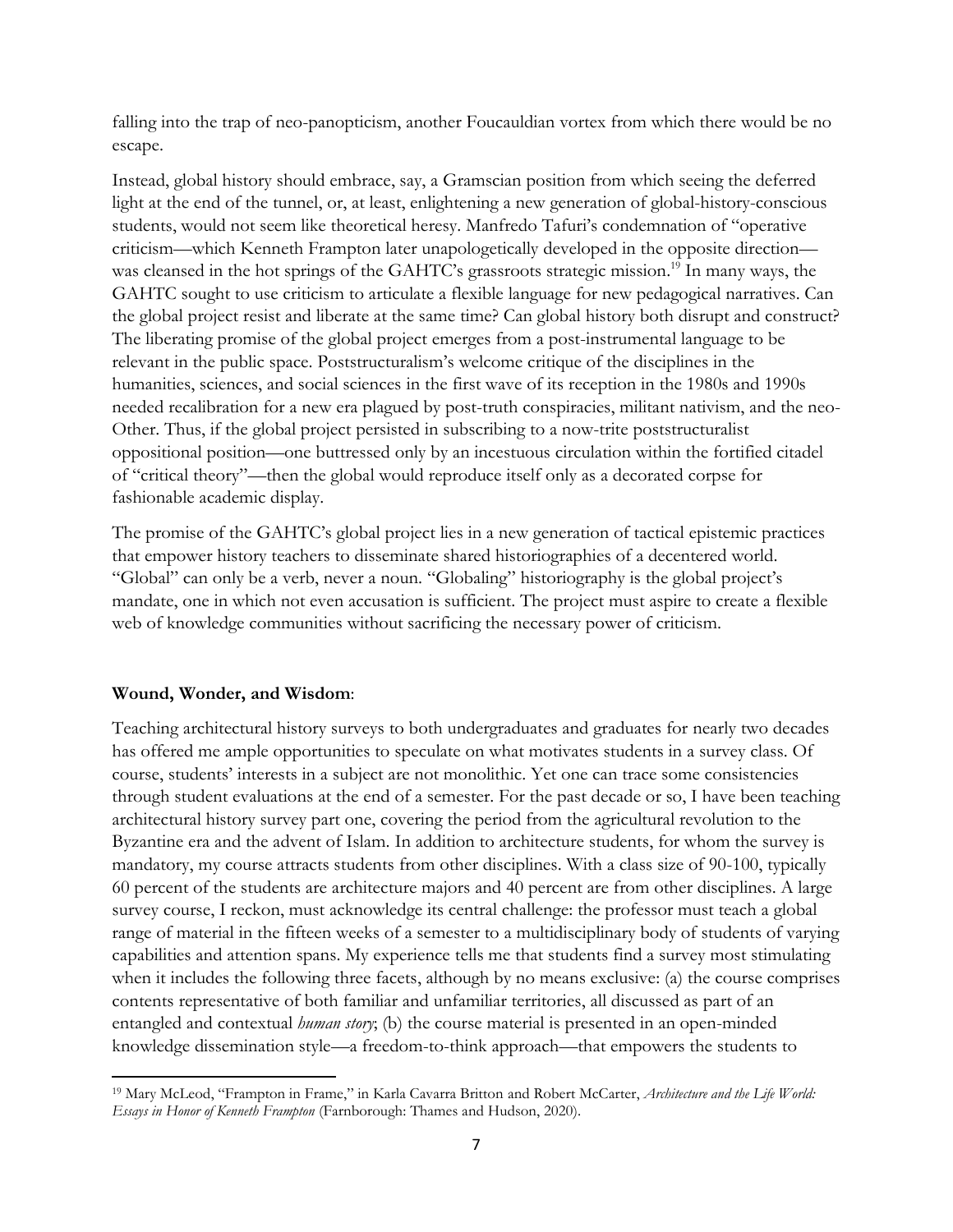interpret the material as they deem fit; and (c) the professor shares personal experiences of and reflections on some of the architectural sites discussed—such experiential analysis helps students resituate historical sites and buildings away from their abstractive space of knowledge to a realm of immediacy and reachability.

Over the years I have learned that empowering students to interpret history's disparate lessons freely is critical to a survey course's pedagogical appeal. A predetermined historiographic methodology tends to diminish student enthusiasm. If "wound" implies a traumatic reading of a tragic episode in history and "wonder" symbolizes a conflated sentiment of amazement and curiosity, stimulated by exemplars of human ingenuity across historical eras, an architectural survey must avoid the either/or of wound and wonder. Without an empathetic understanding of history's wounds, learning becomes a hollow ritualistic practice and a wasted privilege. For instance, not teaching about or ignoring how the free labor of enslaved black people helped create the U.S. Capitol—often represented as a soaring symbol of American democracy—is to endorse a discriminatory view of history, and thereby help perpetuate the oppressive ideology that enabled slavery in the first place.<sup>20</sup> Wound must be historicized in the broader cartography of human journeys, tragedies, and experiences. On the other side, inspiring wonder among students about events, peoples, sites, buildings, and landscapes to cultivate a positive worldview is no doubt a noble pedagogical goal. However, wonder, with its romance and propensity for a sanitized view of the world, often tends to claim a peculiar space of entitlement, or rather white privilege, one that surreptitiously allows unearned freedom to articulate a self-justified narrative.

Based on my own trial-and-error experimentations with architectural history surveys, I would argue that teaching works best when the teacher focuses on triggering the students' cerebral ability—or wisdom—to see things in ways that are appropriate without being dogmatic about it. In *Metaphysics*, Aristotle states, "It is the mark of an educated mind to be able to entertain a thought without accepting it." Is he talking about wisdom? By covering a plethora of course materials from the east, west, south, and north, and revealing how they weave and choreograph a multifaceted, decentered narrative of humanity, global history has the best shot at cultivating wisdom that structures a historiographic space in which the wound and the wonder become an intertwined epistemological inquiry.

I would like to return now to the Emancipation Memorial at Lincoln Park. In 1944, Christopher Eliot, a descendant of the Eliot clan that provided shelter to Archer Alexander, wrote about the fugitive slave's daring maneuvers to help the Union forces during the Civil War.<sup>21</sup> Furthermore, recent family DNA research reveals that Alexander was in fact the great-great-great-grandfather of boxing legend Muhammad Ali. But his gritty story continues to be ignored in the official narrative of the memorial. How do we reconfigure his life—rendered invisible on the pedestal that Lincoln dominates with absolute authority—in a global history of enslavement, colonization of the black body, and the political economy of slave labor? Here I find useful what historian Tonio Andrade calls "global microhistory"—a kind of granular storytelling from below, starting with the invisible actors who inhabit the structures, spaces, and crosscurrents of globality but have traditionally been

<sup>20</sup> Irene Chang, Charles L. Davis II, and Mabel O. Wilson, eds., *Race and Modern Architecture: A Critical History from the Enlightenment to the Present* (Pittsburgh: University of Pittsburgh, 2020), 25.

<sup>21</sup> Christopher R. Eliot, "The Lincoln Emancipation Statue," *The Journal of Negro History*, Vol. 29, No. 4 (Oct. 1944), 472.